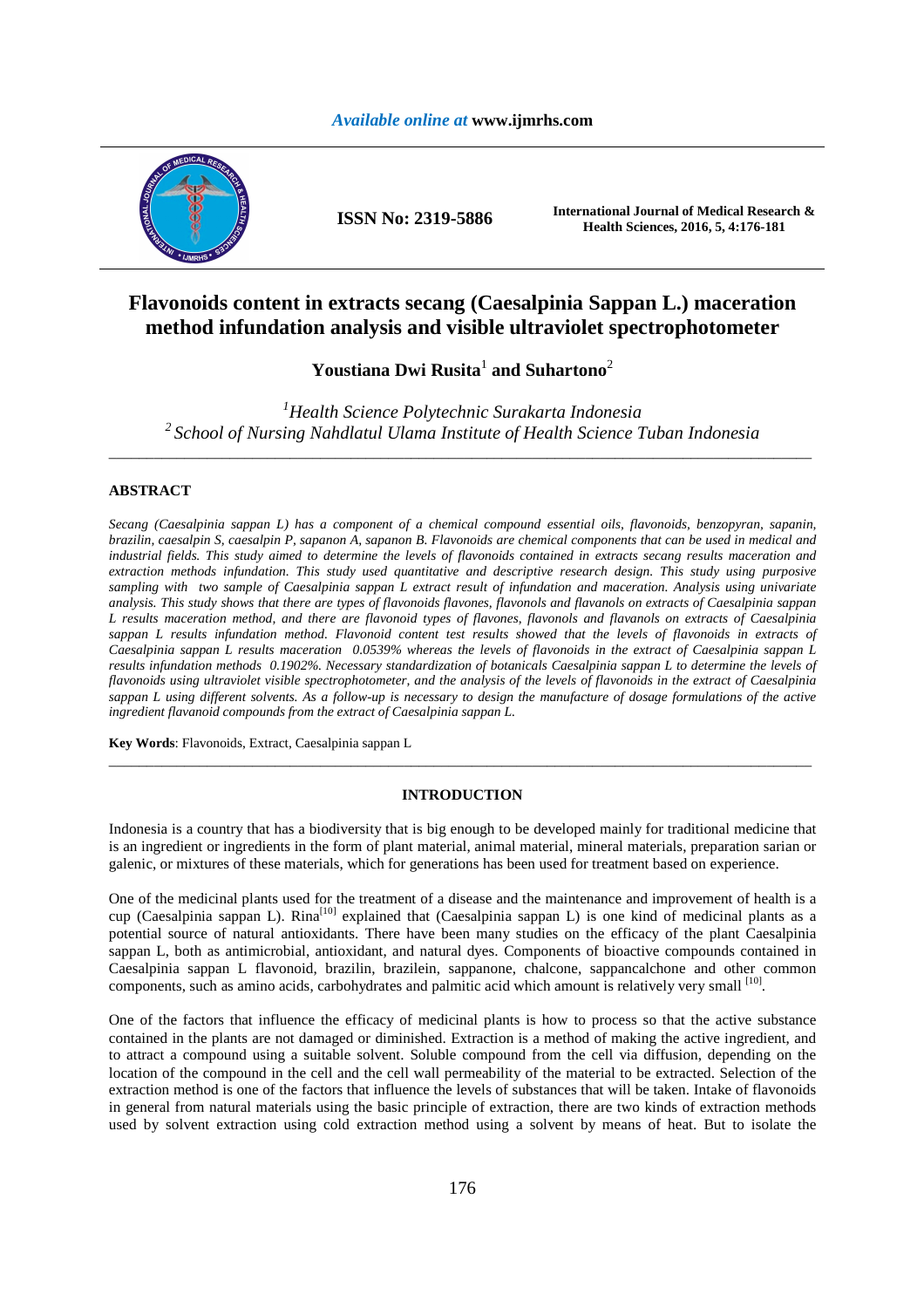flavonoid extraction method is used in a way cool because flavonoids are not heat resistant and damaged at high temperatures, for example maceration. Maceration using immersion techniques while infundation method using a temperature of 90 °C for 15 minutes. Maceration and infundation is a method by means of a simple and easy to be applied. This study determine the levels of flavonoids in extracts Caesalpinia sappan L through maceration and infundation degan Ultraviolet Visible spectrophotometer.

*\_\_\_\_\_\_\_\_\_\_\_\_\_\_\_\_\_\_\_\_\_\_\_\_\_\_\_\_\_\_\_\_\_\_\_\_\_\_\_\_\_\_\_\_\_\_\_\_\_\_\_\_\_\_\_\_\_\_\_\_\_\_\_\_\_\_\_\_\_\_\_\_\_\_\_\_\_\_*

### **MATERIALS AND METHODS**

This research is descriptive. The population in this study extract Caesalpinia sappan L. This study uses a single variable, namely levels of flavonoids contained in extracts of Caesalpinia sappan L. maceration and infundation with Ultraviolet Visible spectrophotometer analysis. The research sample for qualitative tests using extracts Caesalpinia sappan L results maceration of 0.1 g and yield of 0.1 g infundation method. The research sample for quantitative assay using extracts Caesalpinia sappan L results maceration of 25 mg and infundation as much as 25 mg. Implementation research begins with raw material preparation, followed by extracting raw materials, identification of flavonoids with the qualitative test, and then determining the levels of flavonoids in each extract. Qualitative test is used to identify the presence of flavonoids in extracts Caesalpinia sappan L crimped maceration and infundation. Preliminary test flavonoid compounds do with color test using a reagent concentrated HCL, Mg powder, 2N HCl, 2N NaOH, and FeCl3. Each extract maceration results and outcomes as much as 0.1 g infundation put into a test tube, add 70% ethanol 5 ml, then put in 4 test tubes. Analysis of studies using univariate analysis.

# **RESULTS**

# *1.1 Extraction Process with maceration method and infundation*

This study uses a maceration extraction methods and infundation. At the maceration is done by soaking the powder simplia Caesalpinia sappan L in liquid penyari be water, whereas the method infundation done by wetting the powder Caesalpinia sappan L with solvent water as much as ten times the weight of the material, and then heated in a water heater as much as 15 minutes, calculated from the temperature in the pot reached 90 °C, while stirring. Extraction by maceration method and infundation can be seen in table 1 below.

### **Table 1. Extraction Results Caesalpinia sappan L with maceration method and infundation**

| Number | <b>Extraction Method</b> | Powder Waight (gr) | Extract Weight (gr) | The yield $(\%)$ |
|--------|--------------------------|--------------------|---------------------|------------------|
|        | Maceration               |                    | 3.595               | 7.19             |
|        | Infundation              |                    | .942                | 3.88             |

Extraction by maceration method of 3595g, and the extraction method infundation of 1.942 g.

#### *1.2 Qualitative Test Flavonoid Compounds*

Qualitative test performed using reagents flavonoid compound Mg powder and concentrated HCl, 2N HCl, 2N NaOH, and FeCl3. Flavonoid Compounds Qualitative Assay results are shown in Table 2 below:

| Number         | Extracts were tested                                   | Reagent                  | Positive results         | Experimental<br>results | Information                     |
|----------------|--------------------------------------------------------|--------------------------|--------------------------|-------------------------|---------------------------------|
|                | Extract Caesalpinia sappan L with<br>maceration method | $Mg-HCl$<br>concentrated | Pink - Red strong        | Pink                    | (+) Flavon                      |
|                |                                                        | HCl <sub>2N</sub>        | Brown yellow             | Brown yellow            | $(+)$ katekin<br>(flavonol)     |
|                |                                                        | FeC <sub>13</sub>        | <b>Black Blue</b>        | <b>Bluish black</b>     | $(+)$ Flavanol<br>(galokatekin) |
|                |                                                        | NaOH 2N                  | Yellow / Brown<br>Orange | Red                     | $(-)$                           |
| $\mathfrak{D}$ | Extract Caesalpinia sappan L<br>Method infundation     | $Mg-HCl$<br>concentrated | Pink - Red strong        | Pink                    | $(+)$<br>Flavon                 |
|                |                                                        | HCl <sub>2N</sub>        | Brown yellow             | Red                     | $(-)$                           |
|                |                                                        | FeC <sub>13</sub>        | <b>Black Blue</b>        | <b>Bluish black</b>     | (+) Flavanol<br>(galokatekin)   |
|                |                                                        | NaOH 2N                  | Yellow / Brown<br>Orange | Red                     | $(\textnormal{-})$              |

#### **Table 2. Qualitative Test Results Flavonoid Compounds**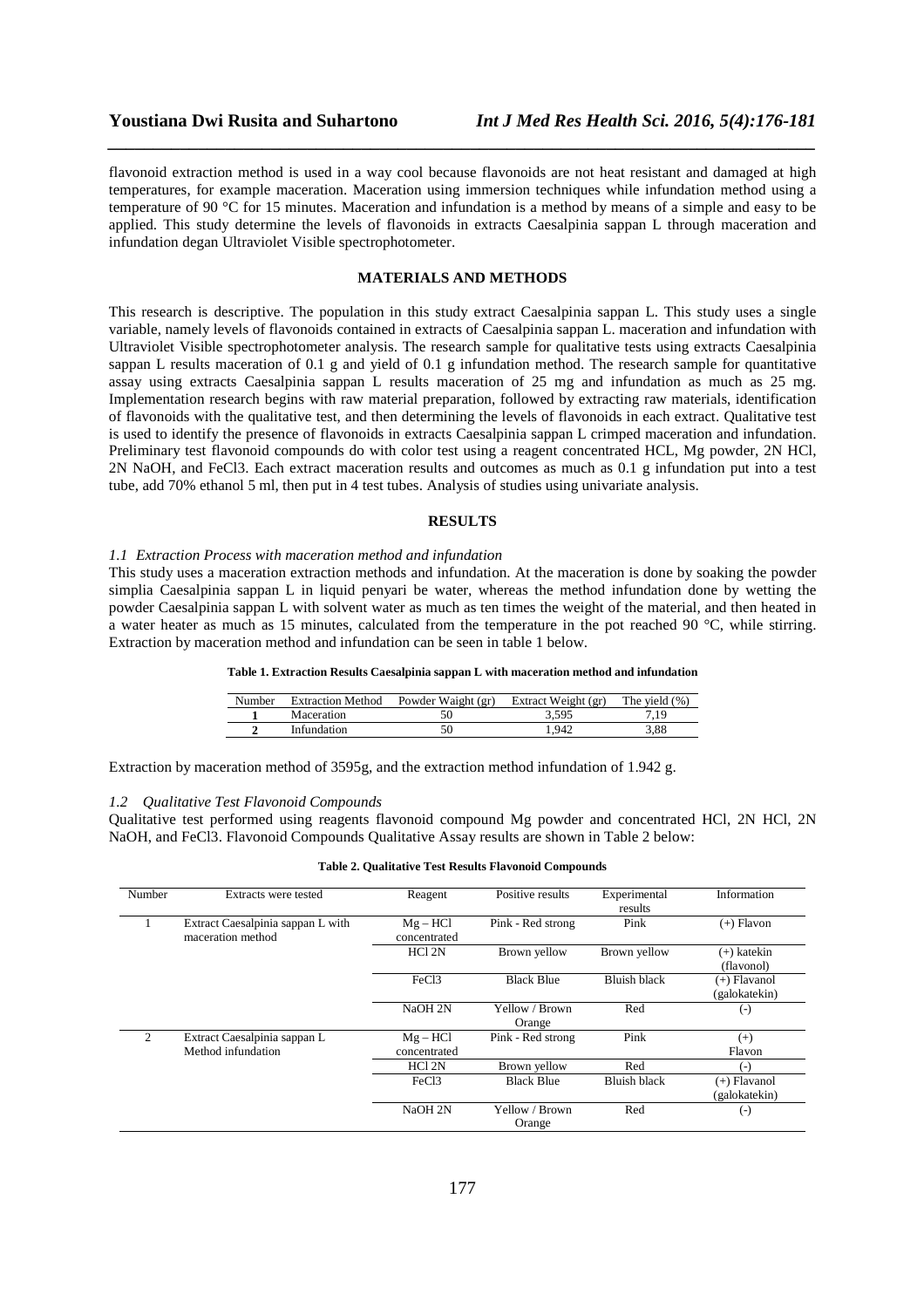Qualitative test flavonoid extract of Caesalpinia sappan L results maceration and infundation showed positive results contain flavonoids. The experimental results in maceration and infundation indicate the types of flavonoids contained in the extract are flavones, flavanols and flavonols.

*\_\_\_\_\_\_\_\_\_\_\_\_\_\_\_\_\_\_\_\_\_\_\_\_\_\_\_\_\_\_\_\_\_\_\_\_\_\_\_\_\_\_\_\_\_\_\_\_\_\_\_\_\_\_\_\_\_\_\_\_\_\_\_\_\_\_\_\_\_\_\_\_\_\_\_\_\_\_*

### *1.3Determination of Levels of flavonoids with Ultraviolet Visible Spectrophotometer*

Determination of flavonoids with the spectrophotometer is done by making a standard solution, using a standard solution with a concentration of flavonoids routine 0, 10, 20, 30, 40, and 50 ppm at a wavelength of 326 nm. The results of the standard absorbance measurement at a wavelength of 326 nm can be seen in Table 3 below:

| Number | Concentration (ppm) | Absorbance |
|--------|---------------------|------------|
|        |                     |            |
|        | 10                  | 0,193      |
|        | 20                  | 0.394      |
|        | 30                  | 0,566      |
|        | 40                  | 0,766      |
|        | 50                  | 1.034      |

Absorbance measurement results of standard solutions at various concentrations of the calibration curve of standard solution of flavonoid compounds obtained routinely intercept value of -0.0256 and slop at 0.02054 so that the equation obtained is  $y = 0.02054$  x - 0.0256, with the y is the value absorbance and x is a flavonoid (ppm). The equation used for comparison in the analysis of quantitative measurements are routinely extract flavonoids Caesalpinia sappan L results and infundation maceration method. Based on the results of measurements on a sample extract Caesalpinia sappan L results infundation maceration method and the data obtained as follows:

| Table 4. Results of absorbance measurement at the sample extract |  |
|------------------------------------------------------------------|--|
|------------------------------------------------------------------|--|

| No | Samples                              | Absorbance |
|----|--------------------------------------|------------|
| 1  | Extract Caesalpinia sappan L results | 0,768      |
|    | maceration R1                        |            |
| 2  | Extract Caesalpinia sappan L results | 0.700      |
|    | maceration R <sub>2</sub>            |            |
| 3  | Extract Caesalpinia sappan L results | 0.829      |
|    | maceration R3                        |            |
| 4  | Extract Caesalpinia sappan L results | 1.793      |
|    | maceration R4                        |            |
| 5  | Extract Caesalpinia sappan L results | 1.185      |
|    | maceration R5                        |            |
| 6  | Extract Caesalpinia sappan L results | 1.500      |
|    | maceration R6                        |            |
|    |                                      |            |

Absorbance the sample measurement then calibrate the linear regression equation of the standard concentration curve of absorbance versus standard by the equation  $y = 0.02054 \times 0.0256$ , so the concentration of flavonoids in the extract obtained Caesalpinia sappan L results and infundation maceration method. The results of the measurement of the concentration of the sample extract calculation Caesalpinia sappan L results and infundation maceration method can be seen in Table 5 below:

| Number | <b>Samples</b>                                     | Absorbance | Concentration (ppm) |
|--------|----------------------------------------------------|------------|---------------------|
|        | Extract Caesalpinia sappan L results maceration R1 | 0,768      | 39,513              |
| ∍      | Extract Caesalpinia sappan L results maceration R2 | 0.700      | 35.326              |
|        | Extract Caesalpinia sappan L results maceration R3 | 0.829      | 41,606              |
| 4      | Extract Caesalpinia sappan L results maceration R4 | 1.793      | 88.539              |
|        | Extract Caesalpinia sappan L results maceration R5 | 1.185      | 58.938              |
|        | Extract Caesalpinia sappan L results maceration R6 | 1.500      | 74 274              |

The concentration obtained from the equation  $y = 0.02054$  x - 0.0256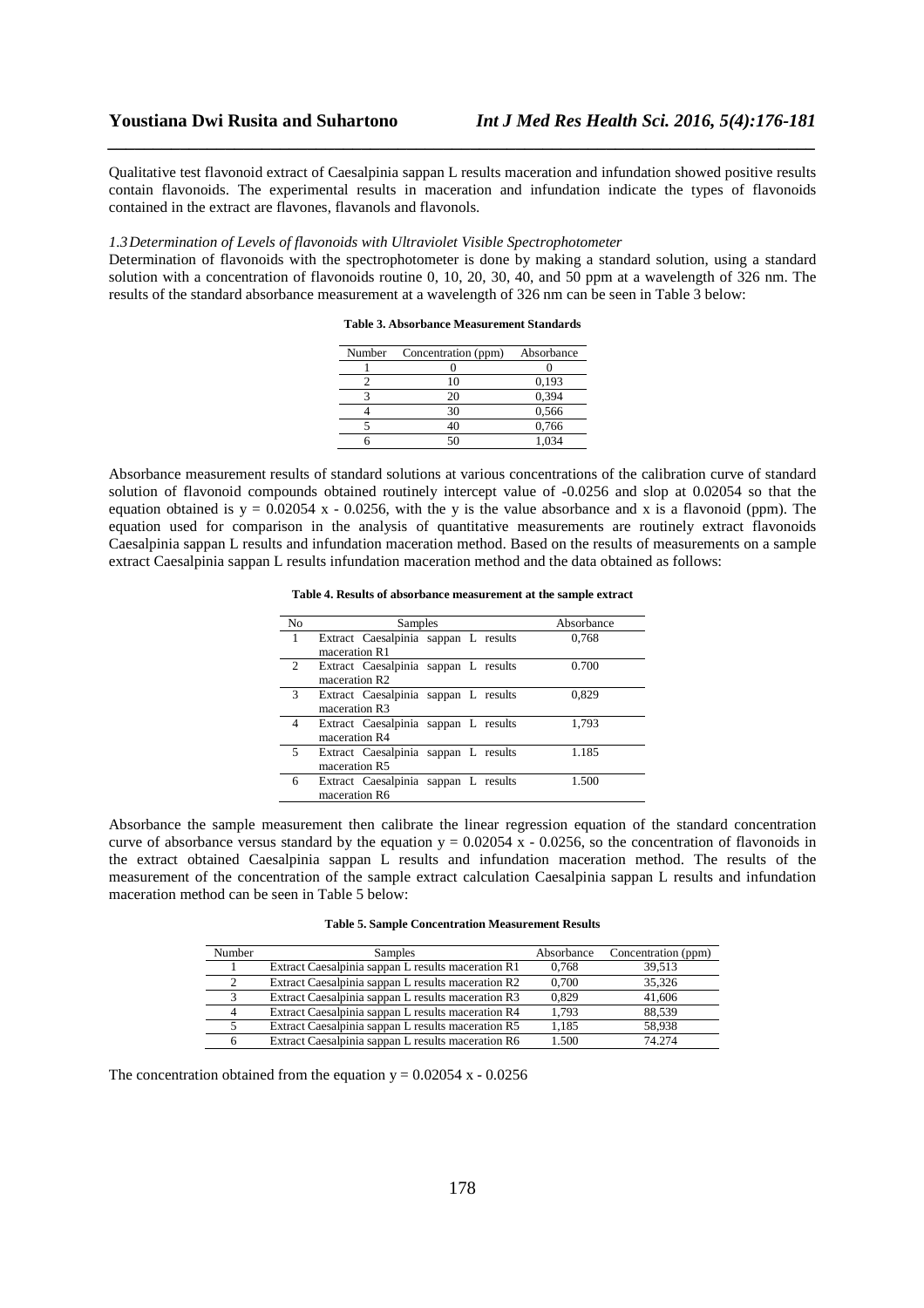# *\_\_\_\_\_\_\_\_\_\_\_\_\_\_\_\_\_\_\_\_\_\_\_\_\_\_\_\_\_\_\_\_\_\_\_\_\_\_\_\_\_\_\_\_\_\_\_\_\_\_\_\_\_\_\_\_\_\_\_\_\_\_\_\_\_\_\_\_\_\_\_\_\_\_\_\_\_\_* **DISCUSSION**

This study uses materials such as Caesalpinia sappan L obtained from Boyolali area, Caesalpinia sappan L used are Caesalpinia sappan L were clean and there was no contamination of objects. Caesalpinia sappan L first made powder using a blender which aims to increase the surface Caesalpinia sappan L in order to simplify the process of making cider, and then the process of making cider by maceration method and infundation thus obtained extracts of Caesalpinia sappan L. The extract sampled to know how many levels of flavonoids from each of the extract. Selection of the sample must be considered carefully to avoid the chemical content of the samples were not representative.

The process of making cider in this study using the method of maceration and infundation, different methods are selected based on the level difference in temperature. Anggraini<sup>[1]</sup> explain the difference in temperature, which enables the amount of active substance that the most important will be different. Maceration method chosen because it has the advantage that the workmanship and the equipment used is simple and easily cultivated. This study uses a powder Caesalpinia sappan L 50 g solvent soaked into the water. Selection of water as a solvent for polar water has properties that correspond to the characteristics of chemical compounds that will be researched in this study are flavonoids <sup>[6]</sup>. The process of soaking and stirring carried out for the water to penetrate the cell wall Caesalpinia sappan L powder and enter into the cell cavity containing flavonoids. Stirring serves to flatten the concentration of pollen grains simplicia outside, so that the degree of the concentration difference between the solution in the cell with the solvent will remain intact. Flavonoid concentration difference between the solution inside the cell and outside the cell resulted in the displacement of flavonoids future of cell cavities Caesalpinia sappan L toward penyari fluid is water, occurs repeatedly, so in getting maserat [6]. Maserat evaporated with a water bath to extract the condensed because the water content which contains most of flavonoid compounds in maserat Caesalpinia sappan L evaporate.

Infundation method in this study using powder Caesalpinia sappan L of 50 g with a solvent such as water. Selection methods infundation in this study due to the warming will facilitate the release of chemicals contained in botanicals [1]. Infusion obtained is then evaporated with a water bath to extract the condensed because the water content which contains most of flavonoid compounds in the infuse Caesalpinia sappan L yawn.

The extract obtained in this study, there are two types of extracts and infundation results maceration method, both the extract has a different weight, the extraction by maceration method has greater weight than the extract produced by the method infundation. The difference in weight of the extract caused by factors that affect the temperature of the evaporation process. Temperatures in the extraction process by maceration method only through one heating process, whereas the method infundation through two stages of heating so that the liquid evaporates penyari have a lot, so the weight of the extract of the methods infundation less.

Extract infundation results maceration method and then conducted a qualitative test to ensure that there are flavonoid compounds contained in the resulting extract. Flavonoids are compounds containing a carbon-carbon bonds in the core base, which can be described as a sequence of compound C6-C3-C6 means karbonya framework consists of clusters C6 (substituted benzene ring) which is connected by a three-carbon chain aliphatic  $[4]$ . In plants, flavonoids typically bind to sugar called aglycone (Riyanto, 1989). Flavonoids can be classified into Anthocyanins, Proantosianin, Flavonols and flavones, Glikoflavon, Biflavonil, Khalkon and Auron, Flavonon, Isoflavones [5]. Flavonols and flavones are compounds that are widespread on all the yellow plant pigments <sup>[5]</sup>.

Qualitative test to extract flavonoids Caesalpinia sappan L results maceration and infundation performed using reagents that Mg powder pekat- HCL, HCL 2N, 2N NaOH, and FeCl3 with the result of the change in color  $^{[11]}$ .

The results of qualitative tests showed that an extract of Caesalpinia sappan L maceration method results and positive infundation contains flavonoid. Extract the results of maceration reacted with concentrated HCl - powder Mg produces a pink color indicates flavones, reacted with HC l 2 N a brown color yellow indicates flavonol, reacted FeCl3 produces black color bluish indicate the presence of flavanols, reacted with NaOH 2N produce a red color has a negative result does not contain flavonol.

Extract the results infundation reacted with concentrated HCl - powder Mg produces a pink color indicates flavones, reacted with HCl 2N produce a red color which is negative containing flavonol, reacted with FeCl3 produces black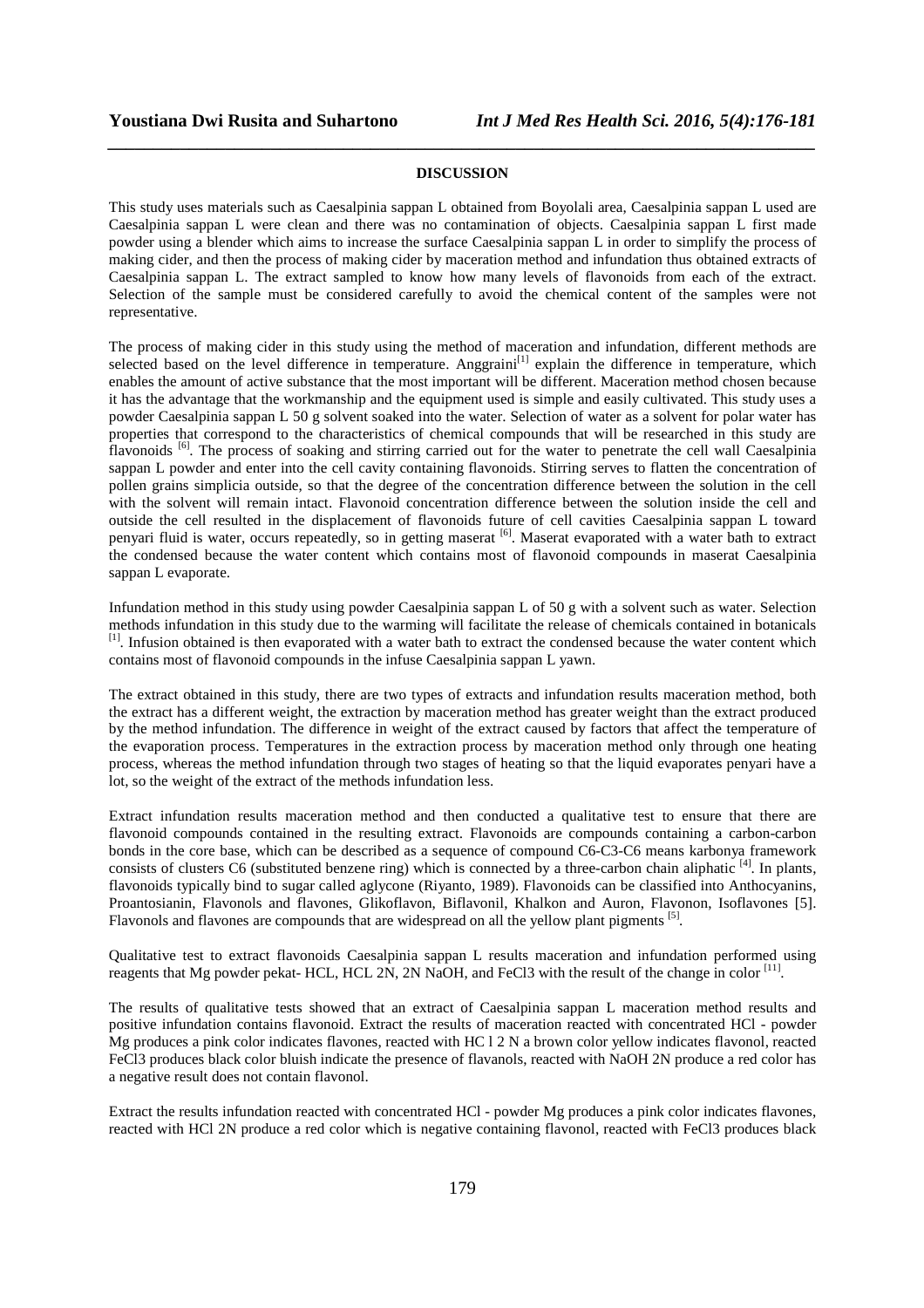color bluish indicate the presence of flavanols, reacted with NaOH 2N produce sorrel negative means it contains flavonols.

*\_\_\_\_\_\_\_\_\_\_\_\_\_\_\_\_\_\_\_\_\_\_\_\_\_\_\_\_\_\_\_\_\_\_\_\_\_\_\_\_\_\_\_\_\_\_\_\_\_\_\_\_\_\_\_\_\_\_\_\_\_\_\_\_\_\_\_\_\_\_\_\_\_\_\_\_\_\_*

The results showed the extract Caesalpinia sappan L using maceration method positive for flavonoid class of flavones, flavonols, and flavanols, while the extract positive results infundation method contains flavonoids flavones and flavanols groups.



**Figure 1. Chemical structure of flavones, flavonoids and flavonoid**

Flavones and Flavonols a type of flavonoid in the form of O-glycosides that act as antioxidants. The major difference between flavones and flavonols are flavonols have a hydroxy group at C3. Flavon consists of apigenin and luteolin, whereas flavonol consisting of quercetin, kaempferol, myricetin <sup>[9]</sup>. Flavonoids are chemical content in plants that are found in some fruits, vegetables, tea and chocolate [8]. Flavanol are chemical content in plants that are found in some fruits, vegetables, tea and chocolate  $[2]$ .

Analysis of flavonoid levels in extracts of Caesalpinia sappan L results maceration and infundation done using Ultraviolet Visible spectrophotometer. Before taking measurements levels, first performed the maximum wavelength scanning. This study uses the wavelength of 326 nm. This is because the wavelength of each compound may differ if specified conditions and different tools. Goal to find the wavelength is in order to get maximum sensitivity to changes in absorbance for each unit of concentration is the greatest and the risk of error is smaller when do repeated measurements [3].

This study uses a standard solution with a concentration of flavonoids routine 100 ppm then dilakukam dilution with various concentrations were 0, 10, 20, 30, 40, and 50 ppm. Dilution function is to minimize errors, as Beer's law applies to the aqueous solution so that the solution easily penetrated by light. The concentration of 0 ppm is the concentration of the blank form of pure methanol. The purpose of making the reference solution is to determine the absorption by substances not analat (solution to be analyzed). Extract Caesalpinia sappan L results maceration and infundation each dilution at a concentration of 500 ppm with 3 replication to minimize errors.

Absorbance measurement standard solution with varying concentrations of flavonoids routinely produce a calibration curve equation  $y = 0.02054$  x - 0.0256, the equation is used as a benchmark in the analysis of quantitative measurements are routinely extract flavonoids Caesalpinia sappan L results and infundation maceration method. The calculation result obtained at different flavonoid extract Caesalpinia sappan L results and infundation maceration. The content of flavonoid compounds in the extract on average 23 478 results maceration or 0.0162%, whereas in the extract Caesalpinia sappan L results infundation method is 73 917 ppm, or 0.19026%. The content of flavonoids in infundation outweigh the resulting extract of maceration caused by the heating process in infundation method will facilitate the release of the content of flavonoid compounds in botanicals.

# **CONCLUSION**

Extract Caesalpinia sappan L maceration method positive results contain flavonoids. The extract showed positive results maceration method contains flavonoid class of flavones, flavonols, and flavanols. Extract Caesalpinia sappan L infundation method positive results contain flavonoids. The extract showed positive results infundation method